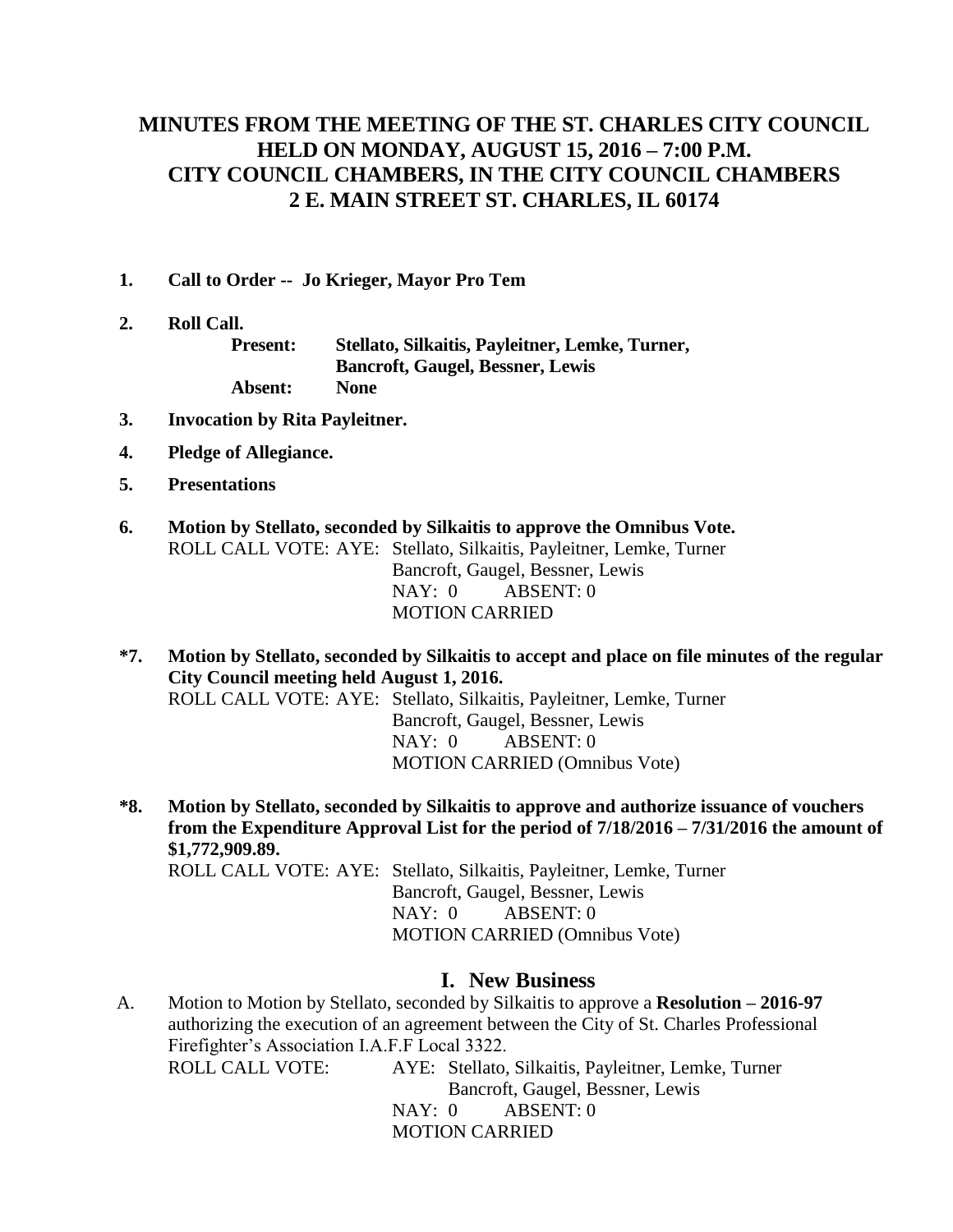# **II. Committee Reports**

#### **A. Government Operations**

- \*1. Motion by Stellato, seconded by Silkaitis to approve an **Ordinance 2016-M-35** Amending Title 5 "Business Licenses and Regulation", Chapter 5.08 "Alcoholic Beverages", Section 5.08.100 "License Fees; Late Night Permit Fees; Fees Established", and Section 5.08.130 "License – Hours of Sale" of the St. Charles Municipal Code. ROLL CALL VOTE: AYE: Stellato, Silkaitis, Payleitner, Lemke, Turner Bancroft, Gaugel, Bessner, Lewis NAY: 0 ABSENT: 0 MOTION CARRIED (Omnibus Vote) \*2. Motion by Stellato, seconded by Silkaitis to approve amplification equipment and parking lot
- and street closures for the 2016 Arcada 90th anniversary celebration. ROLL CALL VOTE: AYE: Stellato, Silkaitis, Payleitner, Lemke, Turner Bancroft, Gaugel, Bessner, Lewis NAY: 0 ABSENT: 0 MOTION CARRIED (Omnibus Vote)
- \*3. Motion by Stellato, seconded by Silkaitis to approve a **Resolution 2016-98** Authorizing a Budget Amendment to the City's FY 15/16 Budget and Authorizing the Finance Director and City Treasurer of the City of St. Charles to Transfer Funds Between the General Fund and Capital Projects Fund.

ROLL CALL VOTE: AYE: Stellato, Silkaitis, Payleitner, Lemke, Turner Bancroft, Gaugel, Bessner, Lewis NAY: 0 ABSENT: 0 MOTION CARRIED (Omnibus Vote)

## **B. Government Services**

\*1. Motion by Stellato, seconded by Silkaitis to accept and place on file the Minutes of the July 25, 2016 Government Services Committee Meeting ROLL CALL VOTE: AYE: Stellato, Silkaitis, Payleitner, Lemke, Turner Bancroft, Gaugel, Bessner, Lewis NAY: 0 ABSENT: 0 MOTION CARRIED (Omnibus Vote)

## **A. Planning and Development**

\*1. Motion by Stellato, seconded by Silkaitis to approve a **Resolution 2016-99** to Approve and Execute a Release and Reimbursement Agreement between the City and SC Out Parcels One LLC c/o The Krausz Companies, Inc. (3710 Main Street, Cooper's Hawk). ROLL CALL VOTE: AYE: Stellato, Silkaitis, Payleitner, Lemke, Turner Bancroft, Gaugel, Bessner, Lewis NAY: 0 ABSENT: 0

MOTION CARRIED (Omnibus Vote)

\*2. Motion to Motion by Stellato, seconded by Silkaitis to approve an **Ordinance 2016-Z-14**  Granting Approval of a Minor Change to PUD Preliminary Plan (Legacy Business Center of St. Charles PUD –Lot 4).

ROLL CALL VOTE: AYE: Stellato, Silkaitis, Payleitner, Lemke, Turner Bancroft, Gaugel, Bessner, Lewis NAY: 0 ABSENT: 0 MOTION CARRIED (Omnibus Vote)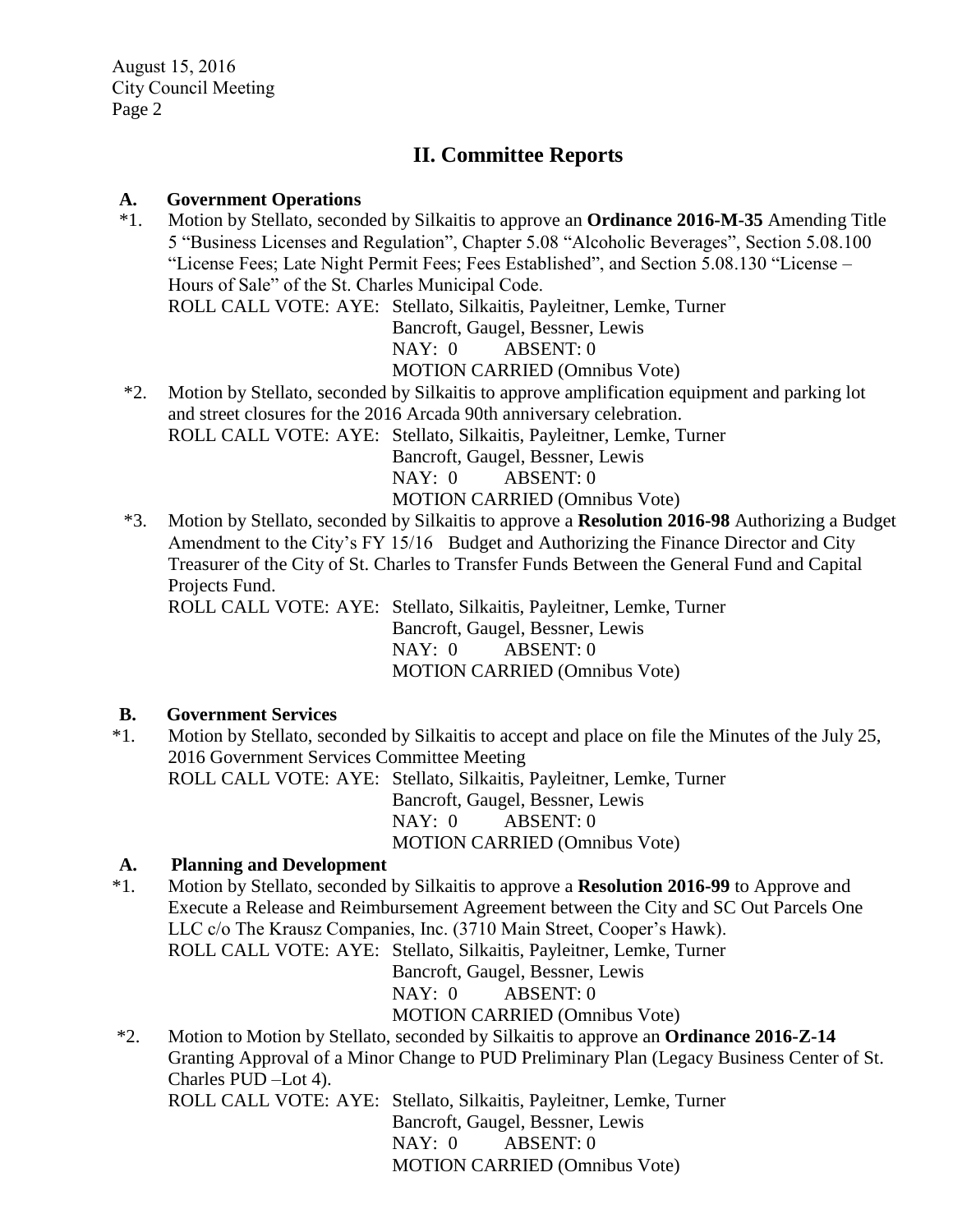August 15, 2016 City Council Meeting Page 3

\*3. Motion by Stellato, seconded by Silkaitis to approve a **Resolution 2016-100** to Approve Construction Change Orders for Additional Items for the First Street Parking Deck in the Amount of \$76,117.

ROLL CALL VOTE: AYE: Stellato, Silkaitis, Payleitner, Lemke, Turner Bancroft, Gaugel, Bessner, Lewis NAY: 0 ABSENT: 0

MOTION CARRIED (Omnibus Vote)

\*4. Motion by Stellato, seconded by Silkaitis to accept and place on file Plan Commission Resolution 10-2016 A Resolution recommending approval of Applications for Map Amendment, Special Use for Planned Unit Development and PUD Preliminary Plan for Cityview, 895 Geneva Road (David Weekley Homes).

ROLL CALL VOTE: AYE: Stellato, Silkaitis, Payleitner, Lemke, Turner Bancroft, Gaugel, Bessner, Lewis NAY: 0 ABSENT: 0 MOTION CARRIED (Omnibus Vote)

\*5. Motion by Stellato, seconded by Silkaitis to approve an **Ordinance 2016-Z-15** Granting Approval of a Map Amendment, special Use for Planned Unit Development and PUD Preliminary Plan for 895 Geneva Road (Cityview PUD). ROLL CALL VOTE: AYE: Stellato, Silkaitis, Payleitner, Lemke, Turner Bancroft, Gaugel, Bessner, Lewis

NAY: 0 ABSENT: 0

MOTION CARRIED (Omnibus Vote)

\*6. Motion by Stellato, seconded by Silkaitis to accept and place on file Plan Commission Resolution 9-2016 A Resolution recommending approval of a Map Amendment and Preliminary Plat of Subdivision for Silverado Senior Living, Part of Lot 7 Pheasant Run Crossing Subdivision (Perry Devlin, Silverado).

ROLL CALL VOTE: AYE: Stellato, Silkaitis, Payleitner, Lemke, Turner

Bancroft, Gaugel, Bessner, Lewis

NAY: 0 ABSENT: 0

MOTION CARRIED (Omnibus Vote)

\*7. Motion by Stellato, seconded by Silkaitis to approve an **Ordinance 2016-Z-16** Granting approval of a Map Amendment and Preliminary Plat of Subdivision for Lot 7 Pheasant Run Crossing (Silverado Senior Living).

ROLL CALL VOTE: AYE: Stellato, Silkaitis, Payleitner, Lemke, Turner Bancroft, Gaugel, Bessner, Lewis NAY: 0 ABSENT: 0

MOTION CARRIED (Omnibus Vote)

\*8. Motion by Stellato, seconded by Silkaitis to approve an **Ordinance 2016-Z-17** Granting Approval of a Minor Change to PUD Preliminary Plan for 2701 E. Main St. (Stuart's Crossing PUD – Dunkin Donuts) ROLL CALL VOTE: AYE: Stellato, Silkaitis, Payleitner, Lemke, Turner Bancroft, Gaugel, Bessner, Lewis

NAY: 0 ABSENT: 0 MOTION CARRIED (Omnibus Vote)

- **B. No Executive Session**
- **C. Additional Items from Mayor, Council, Staff, or Citizens**